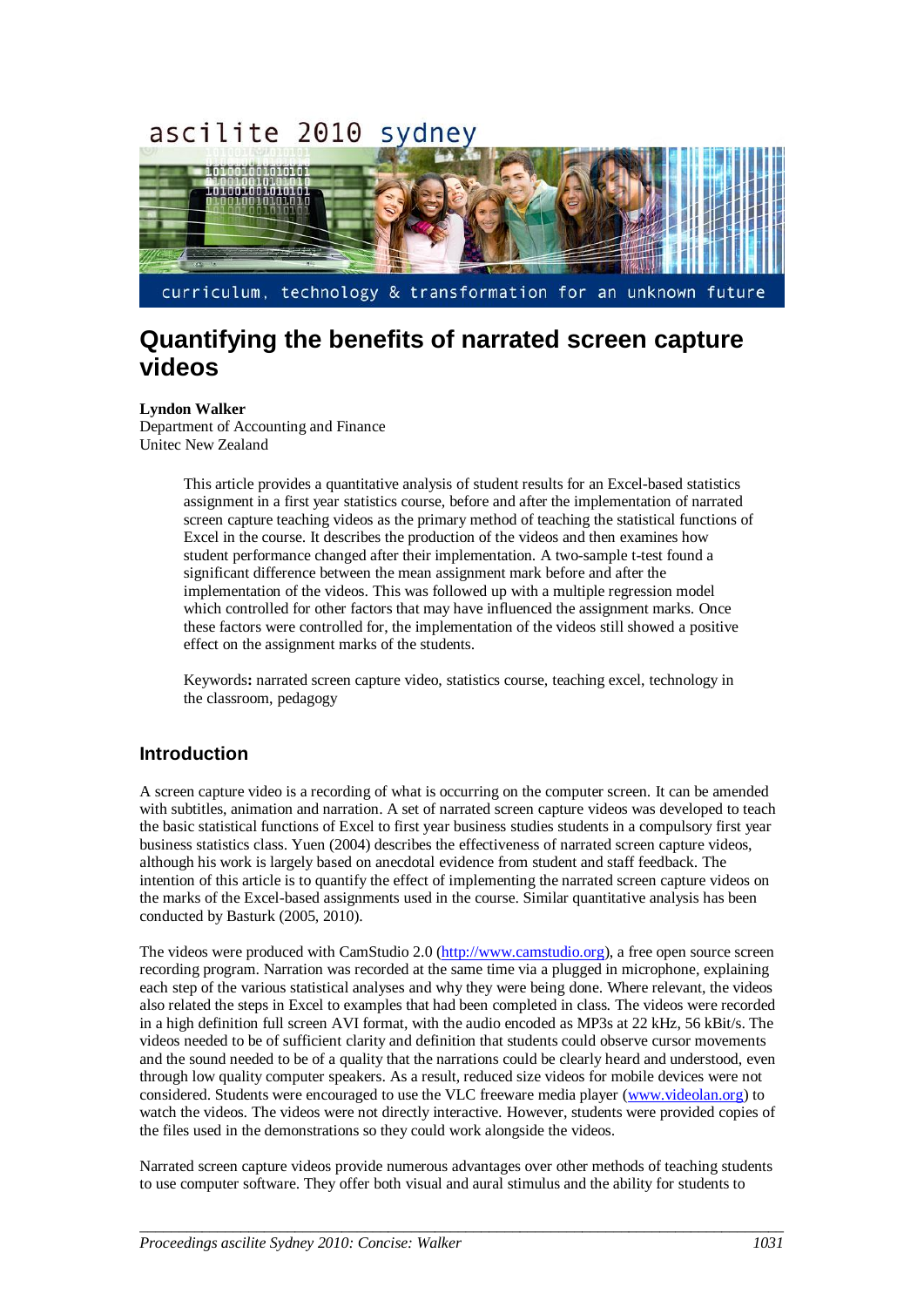replay lessons as required rather than relying on the traditional method of teaching, where the tutor demonstrates at the front of the class and there is possibly a handout to take away.

### **Methodology**

Student assignment results the three semesters prior to using the videos, and the first three semesters of using the videos were collated, and matched with demographic information from the institution's database. Six semesters of data was used to try to eliminate any potential student cohort effect. Students who were repeating the course were removed from the analysis to eliminate any potential learning effect. Any student who did not complete all of the parts of the assignment, or had marks deducted for plagiarism were also removed from the analysis. No information on individual student usage behaviour was recorded, so the analysis relies on comparing the pre- and post-implementation cohorts and using the demographic information about them. However, further research on how the students used videos is proposed at the end of this article.

Table 1 shows the variables used in the analysis. The key variable of interest is the student assignment marks which are measured as a mark out of 100. The marks are being compared between the students completing assignments before and after the implementation of the videos. The age, gender, enrolment status (part or full-time), and ethnicity of each student were also collected and are used as control variables in the regression.

| Variable                           | <b>Measurement</b>                                                 |
|------------------------------------|--------------------------------------------------------------------|
| Assignment mark                    | Mark out of 100 for Excel-based statistics assignment              |
| Before/After indicator<br>variable | Indicator $(0/1)$ of after implementation of videos (vs<br>before) |
| Age                                | Age in years                                                       |
| <b>Full/Part Time</b>              | Indicator $(0/1)$ for full-time (vs part-time)                     |
| Ethnicity                          | Categorical variable: European (base), Chinese, Other              |
| Gender                             | Indicator $(0/1)$ for male (vs female)                             |

#### **Table 1: Variables**

The data was analysed using SPSS 18. A two-sample t-test and a Mann-Whitney test were used to compare the mean and median assignment marks of students who had not used the videos, with the mean and median mark of the students who had used the video. This analysis was supplemented with a least squares regression model, where the effect of using the videos was analysed with the demographic variables used to control for variation between the groups. The regression features two models. The first model includes all of the control variables. The second model is the result of a step-wise regression, where only the statistically significant variables are included.

### **Results**

Table 2 shows the summary statistics of the assignment marks for the video and non-video groups. The sample size for the semesters after the implementation of the videos was much smaller due to a downturn in student numbers. However, there was no evidence that the student profiles in these two groups were different or should have an effect on the assignment marks. This was verified by confirming no significant differences between the average marks of the other assessments in the course. The mean and median marks both increased following the implementation of the videos (and are compared statistically in Table 3). The spread of the marks in each group are also similar.

#### **Table 2: Summary statistics**

|                           | <b>Before</b><br><b>Videos</b> | After<br>Videos |
|---------------------------|--------------------------------|-----------------|
| Mean                      | 67.8                           | 70.8            |
| Median                    | 70.6                           | 71.7            |
| <b>Standard Deviation</b> | 13.1                           | 14.0            |
|                           | 359                            | 189             |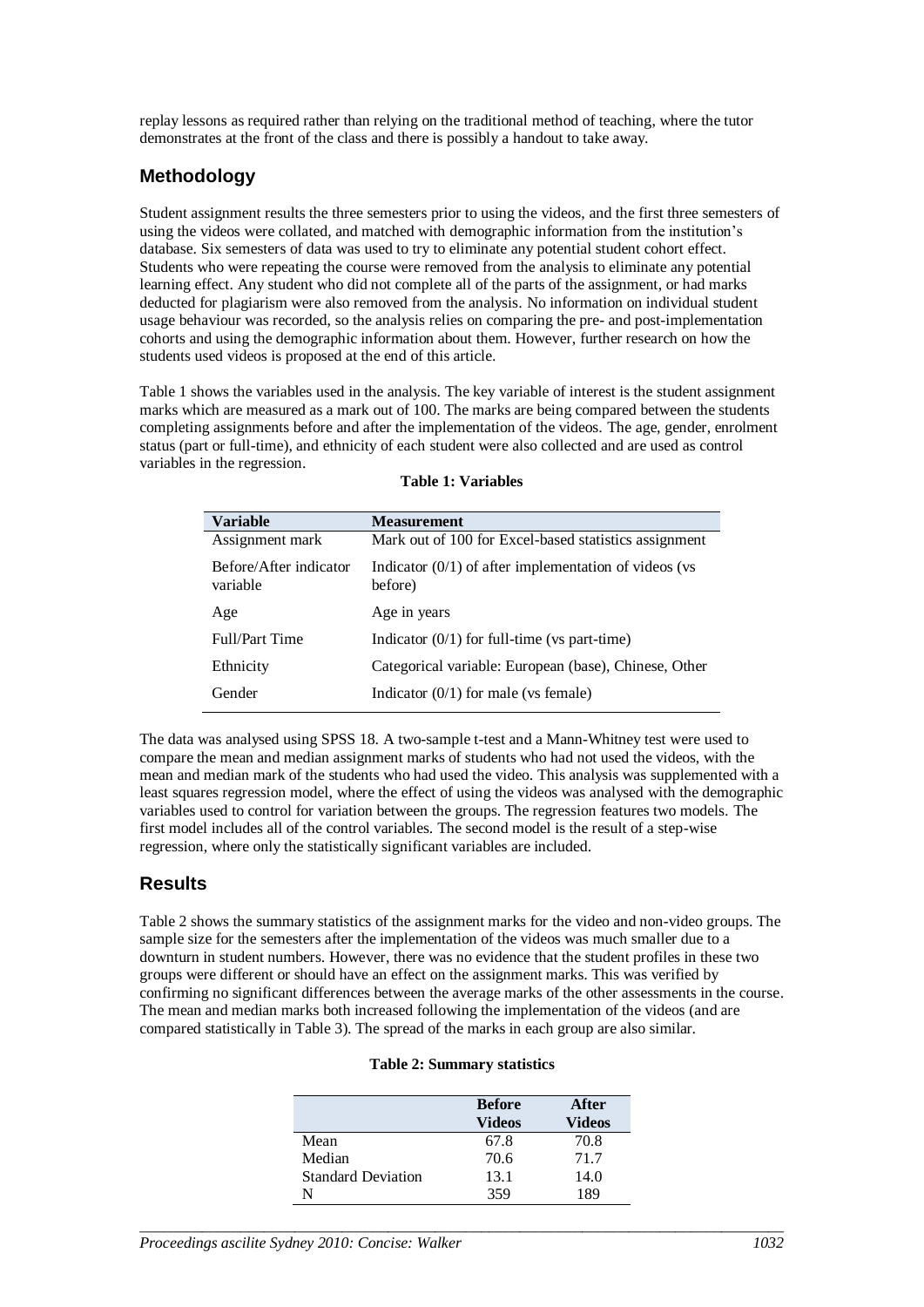Table 3 shows the results of a two-sample t-test and a non-parametric Mann-Whitney test. The tests both show a significant difference between the mean and median exam marks before and after the implementation of the narrated videos. The 95% confidence interval for the difference between the means is 0.7 to 5.4 marks.

|                         | Two sample t-test | <b>Mann-Whitney U</b> |  |
|-------------------------|-------------------|-----------------------|--|
| Test statistic          | 2.518             | 2.542                 |  |
| p-value                 | 0.012             | 0.011                 |  |
| 95% Confidence interval |                   | (0.7, 5.4)            |  |

#### **Table 3: Hypothesis test results**

Table 4 shows the table of regression results. Model 1 includes the Before/After indicator variable and all of the control variables, whilst Model 2 includes only the statistically significant variables. Both models feature significant f-statistics. The models both have low adjusted r-squared values, suggesting that there could be other variables required in the model to capture the variation in the marks.

The Before/After indicator variable is significant, confirming the t-test result, and indicating an increase in the average assignment mark, even once the other variables are controlled before. Both models show that the average increase in marks after implementing the videos was approximately 3.6 (CI: 1.6, 6.0) marks. Chinese students had significantly higher marks than European students. Age was the final significant variable. There were sufficient observations in the higher age groups to ensure that this effect was not just due to one or two high influence points.

### **Table 4: Regression results**

|                       | <b>Model 1</b>     |         | <b>Model 2</b>     |         |
|-----------------------|--------------------|---------|--------------------|---------|
|                       | <b>Coefficient</b> | p-value | <b>Coefficient</b> | p-value |
| <b>Constant</b>       | 55.12              |         | 55.82              |         |
| After (vs before)     | 3.64               | (0.003) | 3.66               | (0.002) |
| Age                   | 0.340              | (0.000) | 0.326              | (0.000) |
| Chinese (vs European) | 4.192              | (0.016) | 4.956              | (0.000) |
| Other (vs European)   | $-0.763$           | (0.663) |                    |         |
| Gender (Male)         | $-0.71$            | (0.541) |                    |         |
| Full/Part Time        | 1.39               | (0.482) |                    |         |
| f-statistic (p-value) | 6.56               | (0.000) | 12.88              | (0.000) |
| Adjusted $R^2$        | 0.208              |         | 0.257              |         |

The significant positive coefficient for the age variable was somewhat of a surprise. The intention of this variable was to control for the variation in marks of younger students (mainly school leavers), compared with those of the "mature-entry" students in the class. The mature students tend to have weaker computer skills and often struggle with the statistics paper. The results above indicate that despite this, age is actually positively correlated with the assignment marks. This may be as a result of older students having had work experience and being more familiar with Excel, even though their general computing skills might not be as strong.

Interaction variables were examined to see whether the effect of the videos varied across the other variables. Of particular interest was whether the Chinese students gained additional benefit from the tool as they were able to listen to the narration at their own pace. However, none of the interaction variables were statistically significant, suggesting a fairly uniform improvement in marks after the implementation of the videos. The regression also showed that there was no gender difference in performance or any statistically significant difference between the marks of full-time students and parttime students.

## **Conclusion and future work**

The analysis of the assignment results demonstrated quantitative evidence that demonstrated improved achievement in summative Excel assignments by students following the introduction of narrated screen capture videos. The increase in marks was statistically significant, even after the other variables had been controlled for, confirming the anecdotal evidence that was regularly received from students